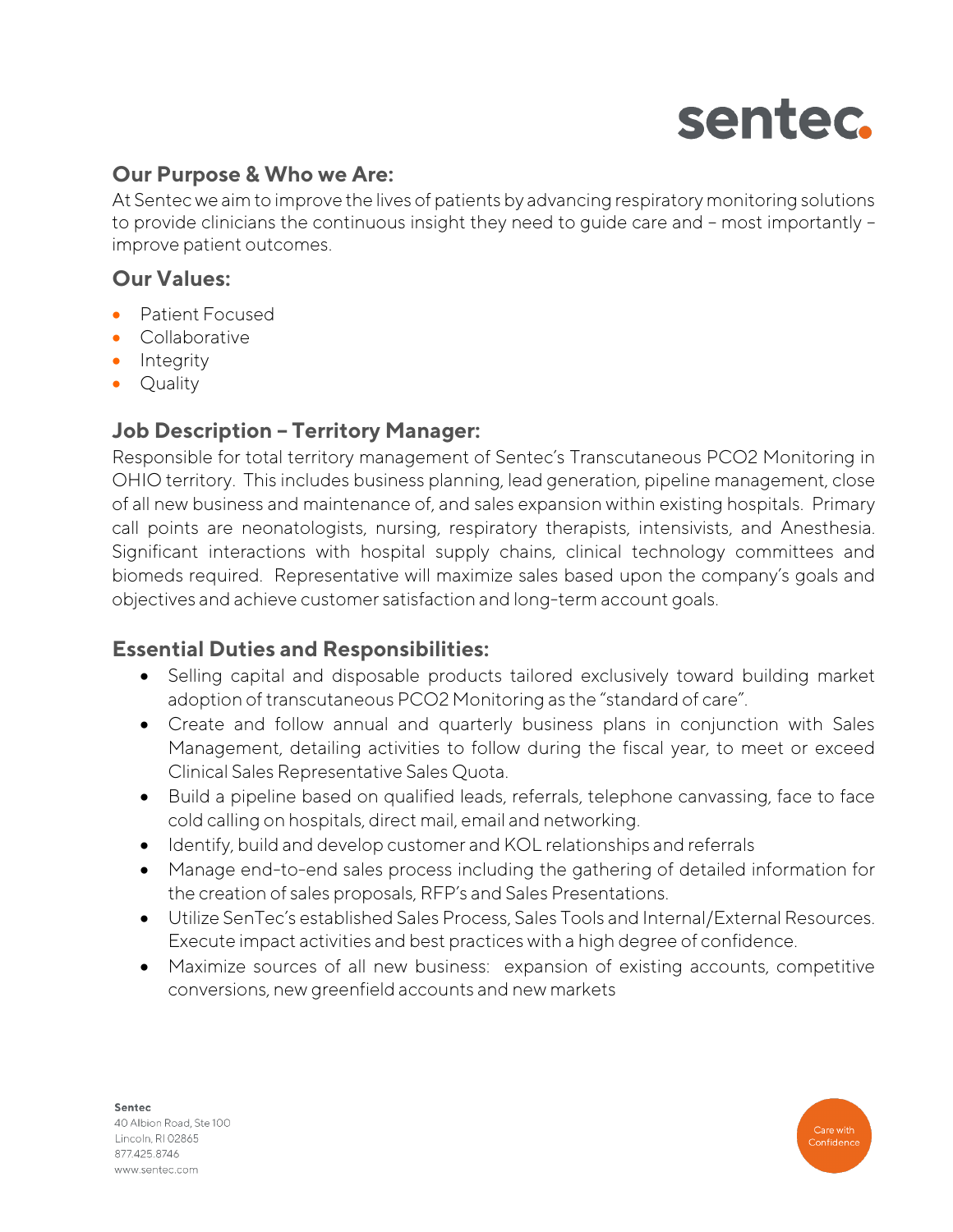

- Seek out and establish new business in multiple hospital departments to include Pediatrics (NICU), ICU, Sleep Lab and other departments such as pulmonology, anesthesia and ER as directed.
- Provide in-service education, training and technical support to customers
- Maintain and update pipeline and accurate records of all sales and prospecting activities using the Customer Relationship Management (CRM) System.
- Adhere to all company policies, procedures and business ethics codes
- Demonstrate ability to interact and cooperate with all company employees
- Educate, cultivate and grow the clinical need for SenTec products industry wide.
- Provide timely and thoughtful feedback through company reports on market conditions, issues and opportunities.
- Manage assigned demo and consumable inventory
- Conduct business within budget guidelines for expenses; submit expenses on a weekly basis.
- Maintain vendor qualifications and credentialing
- Support of industry trade shows
- Demonstrated sales success using "concept selling" process with potential for upward mobility.
- Prior experience with primary call points and supply chain management a plus
- A track record of sales success
- Strong leadership and motivation skills.
- Strong presentation, interpersonal communication, written and verbal skills.
- Ability to negotiate, implement and monitor contractual agreements.
- Ability to travel at least 30% annually and up to 50% depending on specific territory needs.

# **Qualifications/ Education:**

- Bachelor of Science Degree, Respiratory Therapy or Bachelor of Arts in Business, Management or Marketing or equivalent degree and/or experience.
- 7-10 years of capital/disposable medical device sales experience preferred.
- Demonstrated sales success using "concept selling" process with potential for upward mobility.
- Ability to work in a fast paced, high demand, entrepreneurial start-up environment
- Demonstrated ability to manage partnerships with distributors, 3<sup>rd</sup> Parties, OEM representatives and counterparts.
- Ability to develop accurate forecasts and execute tactical sales plans.